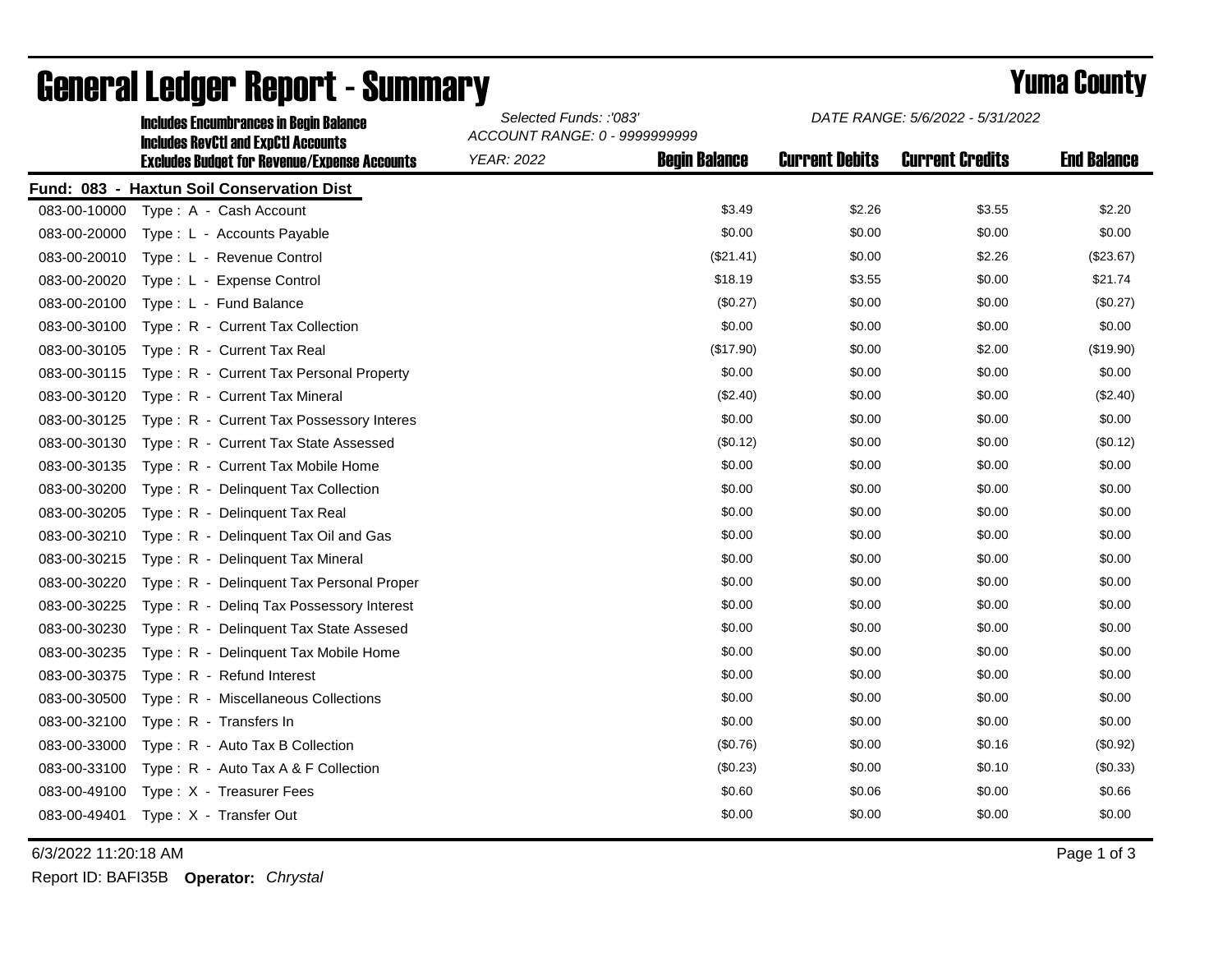| UGIIGI AI LGUYGI HGUUI L´OUIIIIIIAI Y                                                       |                                                         |                             |                       |                                  | I UIIIU VUULLY     |  |
|---------------------------------------------------------------------------------------------|---------------------------------------------------------|-----------------------------|-----------------------|----------------------------------|--------------------|--|
| <b>Includes Encumbrances in Begin Balance</b><br><b>Includes RevCtI and ExpCtI Accounts</b> | Selected Funds: :'083'<br>ACCOUNT RANGE: 0 - 9999999999 |                             |                       | DATE RANGE: 5/6/2022 - 5/31/2022 |                    |  |
| <b>Excludes Budget for Revenue/Expense Accounts</b>                                         | <b>YEAR: 2022</b>                                       | <b>Begin Balance</b>        | <b>Current Debits</b> | <b>Current Credits</b>           | <b>End Balance</b> |  |
| Fund: 083 - Haxtun Soil Conservation Dist                                                   |                                                         |                             |                       |                                  |                    |  |
| Type: X - Checks Written / ACH Transfer<br>083-00-49500                                     |                                                         | \$17.59                     | \$3.49                | \$0.00                           | \$21.08            |  |
| Fund: 083 - Haxtun Soil Conservation Dist                                                   |                                                         | Totals:                     | ( \$3.22)<br>\$9.36   | \$8.07                           | ( \$1.93)          |  |
| <b>Total Fund Revenues:</b>                                                                 | \$2.26                                                  | <b>Total Fund Expenses:</b> | \$3.55                | <b>Net Revenue Over Expense:</b> | (\$1.29)           |  |

## General Ledger Report - Summary Yuma County